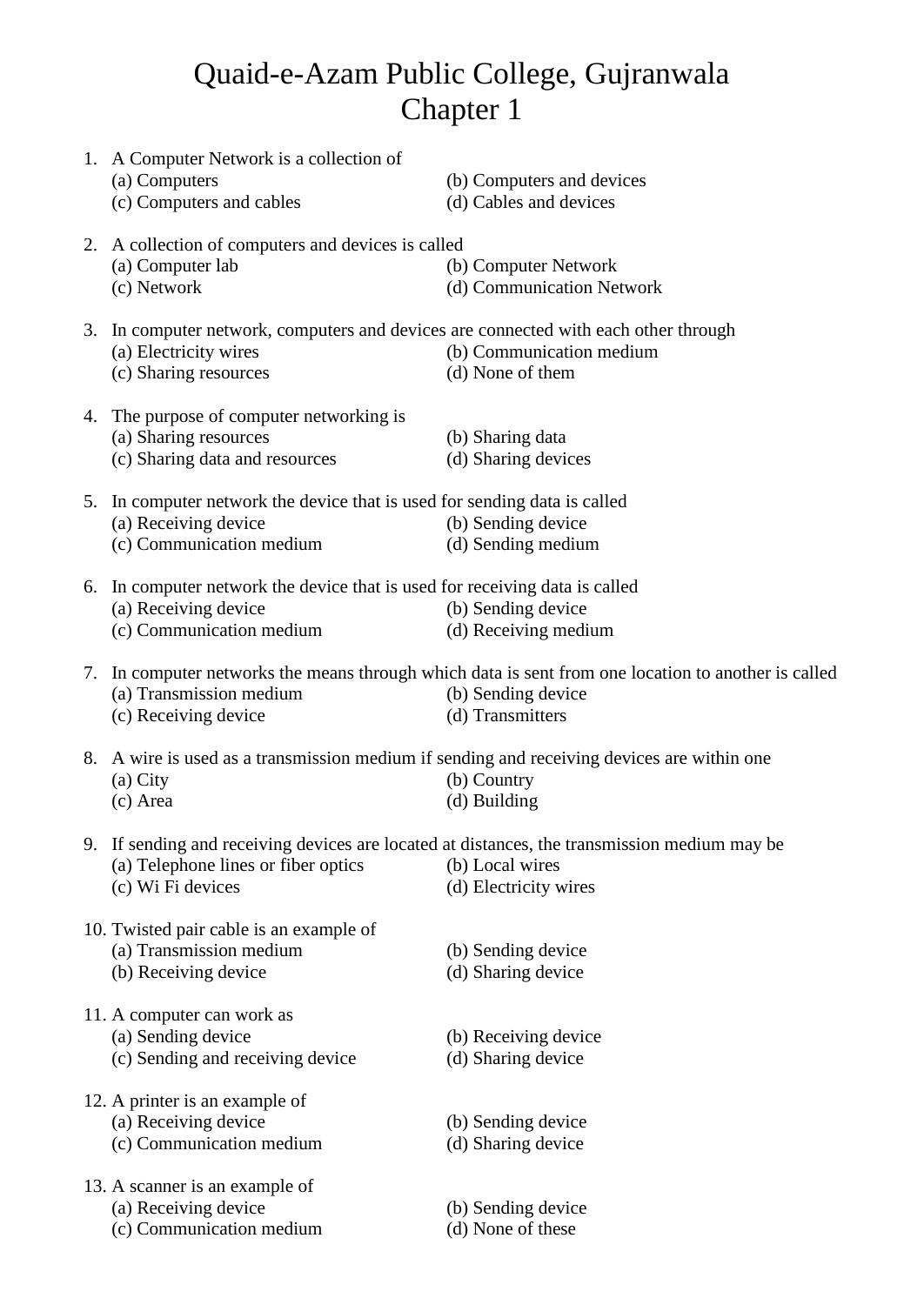| client is called.                                             | 14. In computer network, a computer or a software package that provides a specific kind of service to |
|---------------------------------------------------------------|-------------------------------------------------------------------------------------------------------|
| (a) Client computer                                           | (b) Server                                                                                            |
| (c) Backup unit                                               | (d) Sending device                                                                                    |
| 15. In a computer network a requesting computer is called     |                                                                                                       |
| (a) Sending device                                            | (b) Server                                                                                            |
| (c) Backup unit                                               | (d) Client                                                                                            |
| 16. LAN stands for                                            |                                                                                                       |
| (a) Line Area Network                                         | (b) Local Area Network                                                                                |
| (c) Little Area Network                                       | (d) Long Area Network                                                                                 |
| 17. WAN stands for                                            |                                                                                                       |
| (a) Wire Area Network                                         | (b) Wi Fi Area Network                                                                                |
| (c) Wide Area Network                                         | (d) Wise Area Network                                                                                 |
| 18. MAN stands for                                            |                                                                                                       |
| (a) Mini Area Network                                         | (b) Metropolitan Area Network                                                                         |
| (c) Micro Area Network                                        | (d) Master Area Network                                                                               |
| 19. A LAN connects computers in                               |                                                                                                       |
| (a) Short distance                                            | (b) Long distance                                                                                     |
| $(c)$ In city                                                 | $(d)$ In country                                                                                      |
| 20. A computer network in a building or in nearby building is |                                                                                                       |
| $(a)$ WAN                                                     | $(b)$ LAN                                                                                             |
| $(c)$ MAN                                                     | (d) WLAN                                                                                              |
| 21. A WAN covers                                              |                                                                                                       |
| (a) Small physical distance                                   | (b) Large physical distance                                                                           |
| $(c)$ A city                                                  | $(d)$ A country                                                                                       |
| 22. The Internet is a type of                                 |                                                                                                       |
| $(a)$ LAN                                                     | $(b)$ MAN                                                                                             |
| $(c)$ WAN                                                     | (d) WLAN                                                                                              |
| 23. A WAN is geographically dispersed collection of           |                                                                                                       |
| (a) Computers                                                 | $(b)$ LANs                                                                                            |
| (c) MANs                                                      | (d) WLANs                                                                                             |
| 24. ATM is a type of                                          |                                                                                                       |
| (a) WLAN                                                      | $(b)$ MAN                                                                                             |
| $(c)$ LAN                                                     | $(d)$ WAN                                                                                             |
| 25. A network that covers a city is called                    |                                                                                                       |
| $(a)$ WAN                                                     | (b) WLAN                                                                                              |
| $(c)$ MAN                                                     | $(d)$ LAN                                                                                             |
| 26. Modem is an example of                                    |                                                                                                       |
|                                                               |                                                                                                       |
| (a) Monitoring device<br>(c) Printing device                  | (b) Communication device<br>(d) Sending device                                                        |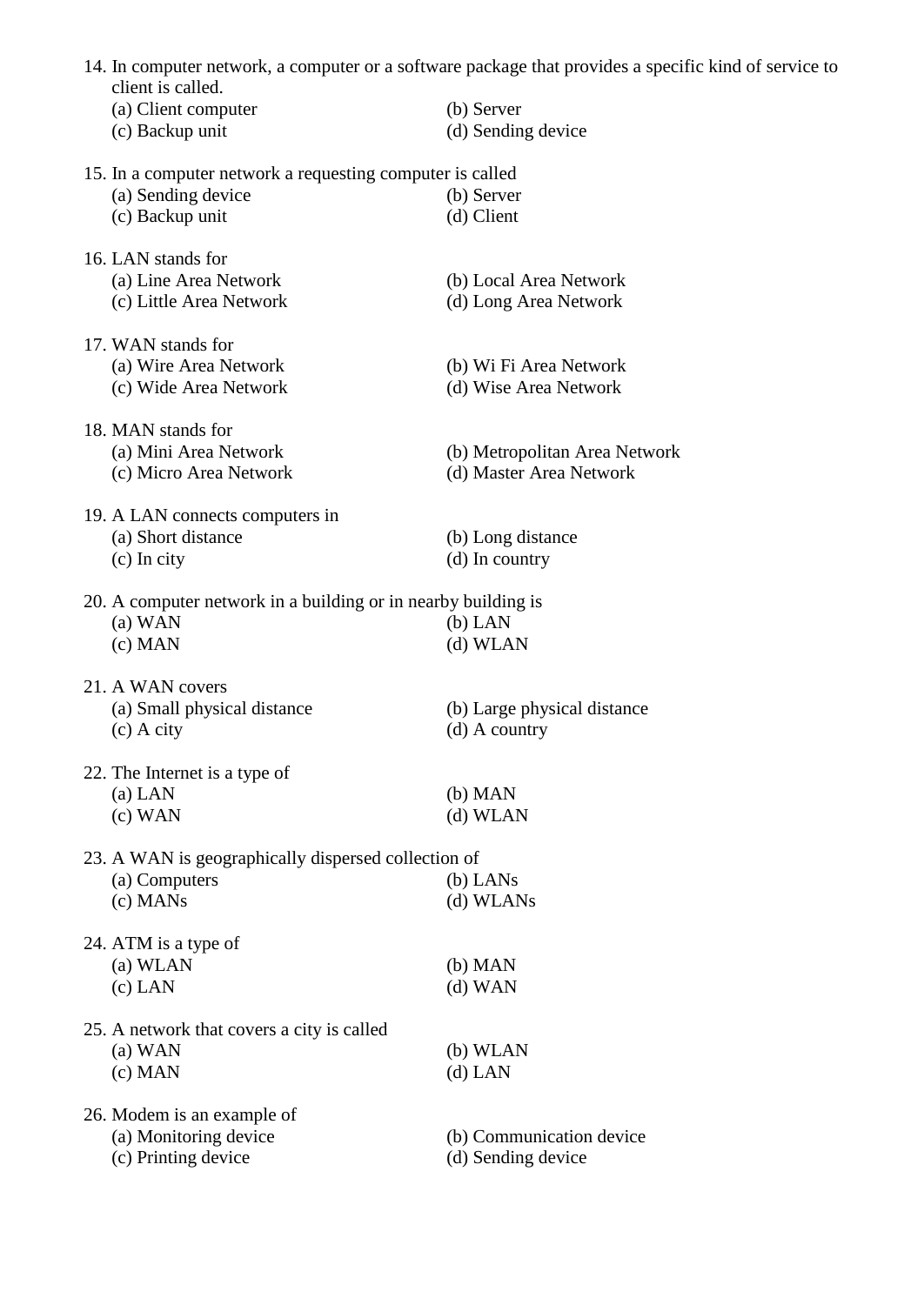| 27. A device that connects our computer to Internet is called<br>$(a)$ CPU<br>(c) Modem                                        | (b) Keyboard<br>(d) VGA card                                                                         |
|--------------------------------------------------------------------------------------------------------------------------------|------------------------------------------------------------------------------------------------------|
| 28. For Internet connection modem requires<br>(a) Telephone line<br>(c) Power cable                                            | (b) VGA cable<br>(d) Data cable                                                                      |
| 29. NIC stands for<br>(a) Network Interface Card<br>(c) Network Interface Communication                                        | (b) Network Internet Card<br>(d) Network Internet Communicator                                       |
| 30. NIC used to build a<br>(a) Internet connection<br>(c) System                                                               | (b) Network<br>$(d)$ GPS                                                                             |
| 31. Which one is an example of physical transmission media.<br>(a) Data cable<br>(c) VGA cable                                 | (b) Coaxial cable<br>(d) Power cable                                                                 |
| 32. Twisted pair cable consists of<br>(a) Copper twisted wire<br>(c) Iron twisted wire                                         | (b) Silver twisted wire<br>(d) Mashed wire                                                           |
| 33. Twisted pair cable is also known as<br>(a) Coaxial cable<br>(c) Unshielded twisted pair                                    | (b) Fiber optic cable<br>(d) Data cable                                                              |
|                                                                                                                                | 34. The physical transmission medium that provides a combination of high bandwidth with low noise is |
| called<br>(a) Twisted pair cable<br>(c) Coaxial cable                                                                          | (b) Fiber optic cable<br>(d) VGA cable                                                               |
| 35. TV cable industry use<br>(a) Twisted pair cable<br>(c) Coaxial cable                                                       | (b) Fiber optic cable<br>(d) VGA cable                                                               |
| 36. Coaxial Cable has a coaxial additional protection that is called<br>$(a)$ Cat <sub>5</sub><br>$(c)$ Cat <sub>3</sub>       | (b) Insulator<br>(d) Aluminum mesh                                                                   |
| 37. Data travel in fiber optic cable in the form of<br>(a) Signals<br>$(c)$ Light                                              | (b) Waves<br>$(d)$ Air                                                                               |
| 38. Now a days telephone industries are using<br>(a) Twisted pair cables<br>(c) Coaxial cables                                 | (b) Fiber optic cables<br>(d) VGA cables                                                             |
| 39. A communication that is used for mobile applications is called<br>(a) Cellular communication<br>(c) Internal communication | $(b)$ GPS<br>(d) Satellite communication                                                             |
| 40. A communication used for transmitting TV signals is called<br>(a) Cellular communication                                   | $(b)$ GPS                                                                                            |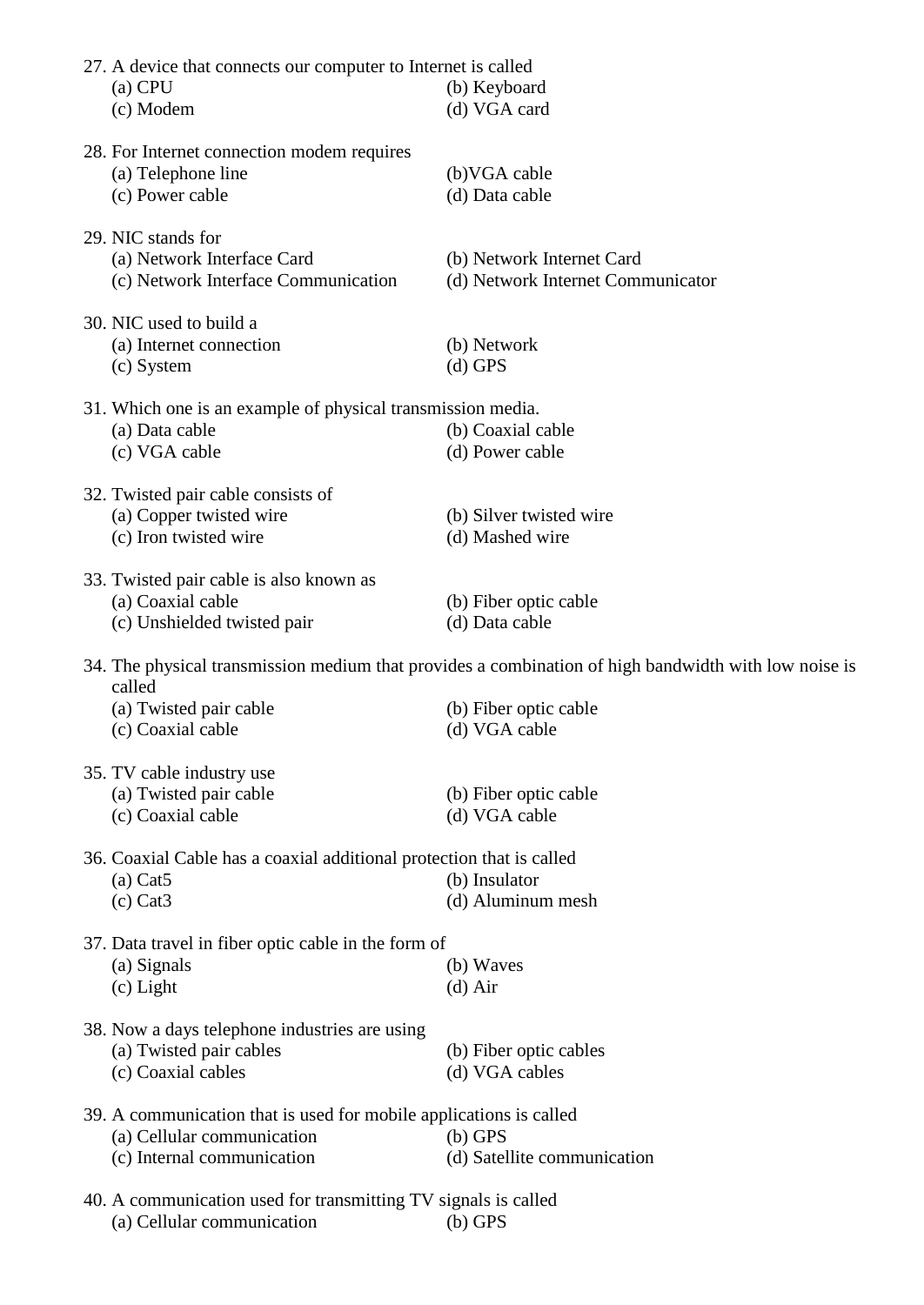|  | (c) Internal communication |
|--|----------------------------|
|  |                            |

(d) Satellite communication

## Chapter 2

| 41. Software designed to infect, destroy, modify or cause other problems with computer or software<br>program is called. |                                                                                              |                           |  |
|--------------------------------------------------------------------------------------------------------------------------|----------------------------------------------------------------------------------------------|---------------------------|--|
|                                                                                                                          | (a) Hacker                                                                                   | (b) Ad ware               |  |
|                                                                                                                          | (c) Virus.                                                                                   | $(d)$ Worm                |  |
|                                                                                                                          |                                                                                              |                           |  |
|                                                                                                                          | 42. A program designed to detect, protect and clean computer virus is called.                |                           |  |
|                                                                                                                          | (a) Hacker                                                                                   | (b) Anti Virus.           |  |
|                                                                                                                          | (c) Ad ware                                                                                  | (d) Worms                 |  |
|                                                                                                                          | 43. A virus is usually created by.                                                           |                           |  |
|                                                                                                                          | (a) Anti virus                                                                               | (b) Worms                 |  |
|                                                                                                                          | (c) Ad ware                                                                                  | (d) Hackers.              |  |
|                                                                                                                          |                                                                                              |                           |  |
|                                                                                                                          | 44. A self replicating computer program is                                                   |                           |  |
|                                                                                                                          | (a) Anti virus                                                                               | (b) Worms.                |  |
|                                                                                                                          | (c) Ad ware                                                                                  | (d) Hackers               |  |
|                                                                                                                          | 45. A program that sends copies of itself to other nodes in computer network is called.      |                           |  |
|                                                                                                                          | (a) Hacker                                                                                   | (b) Anti virus            |  |
|                                                                                                                          | (c) Ad ware                                                                                  | (d) Worms.                |  |
|                                                                                                                          |                                                                                              |                           |  |
|                                                                                                                          | 46. Like virus, a program that does not need to attach itself with any other file is called. |                           |  |
|                                                                                                                          | (a) Anti virus                                                                               | (b) Worms.                |  |
|                                                                                                                          | (c) Ad ware                                                                                  | (d) Hackers               |  |
|                                                                                                                          | 47. A hacker is a person who.                                                                |                           |  |
|                                                                                                                          |                                                                                              |                           |  |
|                                                                                                                          | (a) Make virus                                                                               | (b) Make anti virus       |  |
|                                                                                                                          | (c) Hacks.                                                                                   | (d) Make ad wares         |  |
|                                                                                                                          | 48. Software that is supported by advertisement is called.                                   |                           |  |
|                                                                                                                          | (a) Hacker                                                                                   | (b) Anti virus            |  |
|                                                                                                                          | (c) Ad ware.                                                                                 | (d) Worms                 |  |
|                                                                                                                          |                                                                                              |                           |  |
|                                                                                                                          | 49. Virus, Ad ware and worms spread through.                                                 |                           |  |
|                                                                                                                          | (a) LAN card                                                                                 | $(b)$ NIC                 |  |
|                                                                                                                          | (c) Email attachments.                                                                       | (d) Modems                |  |
|                                                                                                                          | 50. A user can receive virus through.                                                        |                           |  |
|                                                                                                                          | (a) Email attachments                                                                        | (b) Infected flash driver |  |
|                                                                                                                          | (b) Infected flash drivers                                                                   | (d) All of above.         |  |
|                                                                                                                          |                                                                                              |                           |  |
|                                                                                                                          | 51. When virus attacks on computer, the computer demands                                     |                           |  |
|                                                                                                                          | (a) Up gradation                                                                             | (b) Reboot                |  |
|                                                                                                                          | (c) Installation                                                                             | (d) None of them.         |  |
|                                                                                                                          |                                                                                              |                           |  |
| 52. The most common security threats to computer are                                                                     |                                                                                              |                           |  |
|                                                                                                                          | (a) Copying and Hackers                                                                      | (b) Virus and Hacker.     |  |
|                                                                                                                          | (c) Email and downloading                                                                    | (d) Bad sector and virus  |  |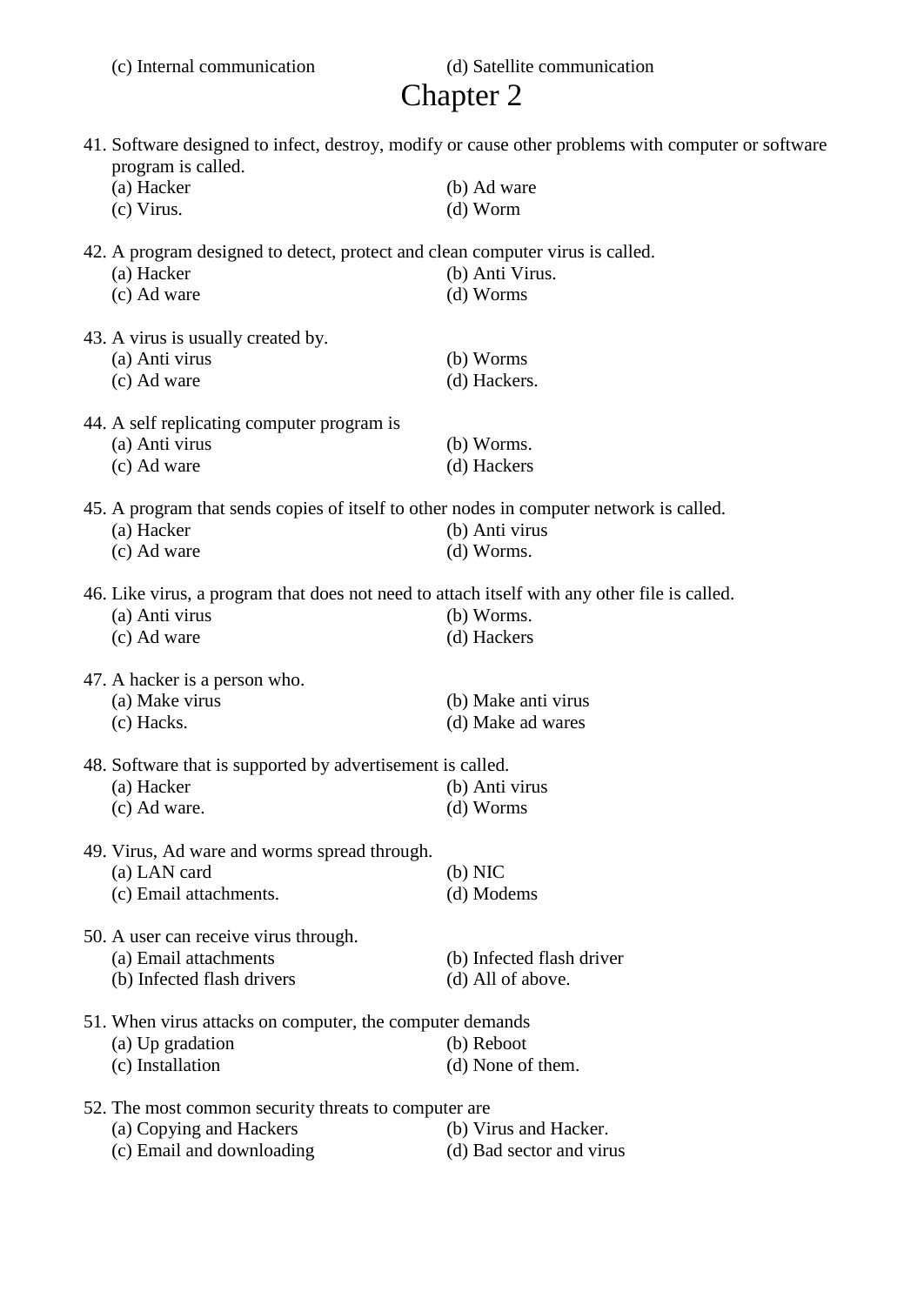| 53. The system files can be damaged and secrecy can be leaked by                 |                                                      |
|----------------------------------------------------------------------------------|------------------------------------------------------|
| (a) Virus and Ad ware                                                            | (b) Worms and Ad ware                                |
| (c) Hackers and Bad sector                                                       | (d) Virus and Hackers.                               |
| 54. A computer program that may corrupt or delete data on computer is called.    |                                                      |
| (a) Hacker                                                                       | (b) Ad ware                                          |
| (c) Virus.                                                                       | (d) Anti virus                                       |
|                                                                                  |                                                      |
| 54. A protective software designed to define computer against viruses is called  |                                                      |
| (a) Hacker                                                                       | (b) Anti virus.                                      |
| (c) Ad ware                                                                      | (d) Worms                                            |
| 55. Anti virus software is helpful to defend computer against, virus but must be |                                                      |
| (a) Installed                                                                    | (b) Purchased                                        |
| (c) Up to date.                                                                  | (d) Out dated                                        |
|                                                                                  |                                                      |
| 56. Symantec software is                                                         |                                                      |
| (a) Application software                                                         | (b) Anti virus software.                             |
| (c) Virus software                                                               | (d) Ad ware                                          |
|                                                                                  |                                                      |
| 57. McAfee is a type of                                                          |                                                      |
| (a) Application software                                                         | (b) Anti virus software.                             |
| (c) Virus software                                                               | (d) Ad ware                                          |
| 58. AVG is type of<br>(a) Ad ware<br>(c) Virus software                          | (b) Anti virus software.<br>(d) Application software |
|                                                                                  |                                                      |
| 59. The Anti virus ca protect the computer by                                    |                                                      |
| (a) Updating and scanning.                                                       | (b) Installing and scanning                          |
| (c) Proper shut down and net browsing                                            | (d) Installing and proper shut down                  |
| 60. The viruses, worms, ad wares and hackers are computer's security             |                                                      |
| (a) Tools                                                                        | (b) Soft wares                                       |
| (c) Threats.                                                                     | (d) None of these                                    |
|                                                                                  |                                                      |
| (a) Infects                                                                      | (b) Protects.                                        |
| (c) Install                                                                      | (d) None of these                                    |
|                                                                                  |                                                      |
| 62. When the infected program or file is run, the virus becomes<br>(a) Silent    | (b) De active                                        |
|                                                                                  |                                                      |
| (c) Active.                                                                      | (d) None of these                                    |
| 63. A _____________ creates its copies automatically                             |                                                      |
| (a) Hacker                                                                       | (b) Virus.                                           |
| (c) Anti virus                                                                   | (d) None of these                                    |
|                                                                                  |                                                      |
|                                                                                  |                                                      |
| (a) Personal                                                                     | (b) Postal                                           |
| $(c)$ Email.                                                                     | (d) None of these                                    |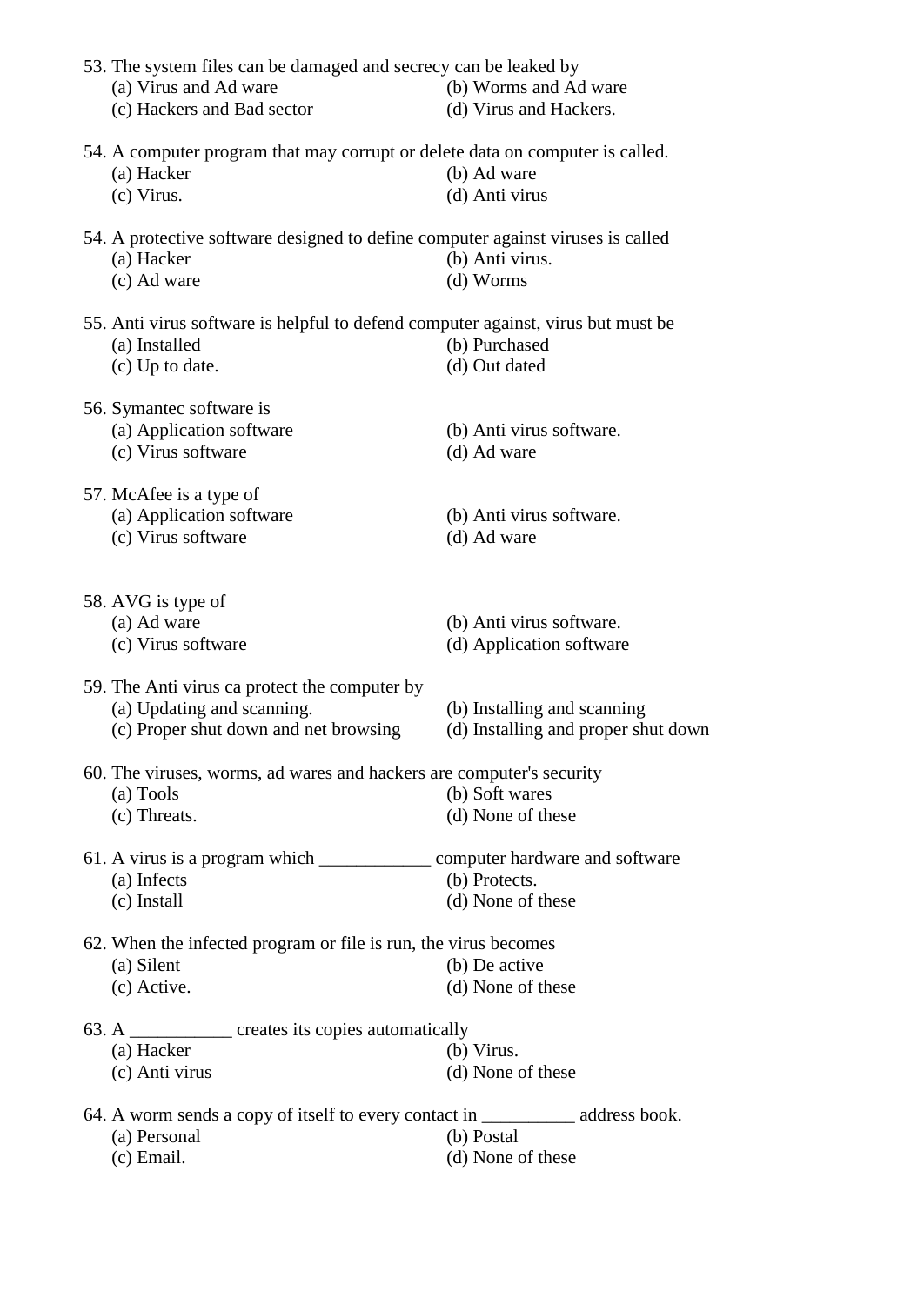| 65. Mostly appears in the form of pop up.<br>(a) Worm<br>(c) Virus                       | (b) Ad ware.<br>(d) None of these |  |  |  |
|------------------------------------------------------------------------------------------|-----------------------------------|--|--|--|
| 66. Runs in background and collects information from a computer                          |                                   |  |  |  |
| (a) Spy ware.                                                                            | (b) Ad ware                       |  |  |  |
| (c) Virus                                                                                | (d) None of these                 |  |  |  |
|                                                                                          |                                   |  |  |  |
| 67. Viruses can make a computer slow by using its                                        |                                   |  |  |  |
| (a) Disk space                                                                           | $(b)$ RAM.                        |  |  |  |
| (c) Modem                                                                                | (d) Connection                    |  |  |  |
| 68. ___________ is the practice of modifying computer hardware and software              |                                   |  |  |  |
| (a) Hiking                                                                               | (b) Hijacking                     |  |  |  |
| (c) Hacking.                                                                             | (d) All of these                  |  |  |  |
|                                                                                          |                                   |  |  |  |
| 69. A person involved in hacking is called                                               |                                   |  |  |  |
| (a) Hacker.                                                                              | (b) Programmer                    |  |  |  |
| (c) Operator                                                                             | (d) Analyst                       |  |  |  |
| 70. __________________ website may have different types of viruses                       |                                   |  |  |  |
| (a) Unknown                                                                              | $(b)$ New                         |  |  |  |
| (c) Insecure.                                                                            | (d) None of these                 |  |  |  |
|                                                                                          |                                   |  |  |  |
| 71. Today, _____________ are very common to transfer data between computers.             |                                   |  |  |  |
| (a) Floppy disks                                                                         | (b) USB flash drives.             |  |  |  |
| (c) Hard disks                                                                           | (d) None of these                 |  |  |  |
| 72. Norton antivirus software is developed by which corporation?                         |                                   |  |  |  |
| (a) McAfee                                                                               | (b) Symantec.                     |  |  |  |
| $(c)$ AVG                                                                                | (d) All of these                  |  |  |  |
|                                                                                          |                                   |  |  |  |
| 73. An anti virus software is updated regularly to keep the virus ___________ up-to-date |                                   |  |  |  |
| (a) Definitions.                                                                         | (b) Detections                    |  |  |  |
| (c) Directions                                                                           | (d) Diagrams                      |  |  |  |
| 74. The AVG stands for                                                                   |                                   |  |  |  |
| (a) Anti virus gun                                                                       | (b) Anti virus guard.             |  |  |  |
| (c) Anti virus gate                                                                      | (d) All of these                  |  |  |  |
|                                                                                          |                                   |  |  |  |
|                                                                                          | Chapter $1 \& 3$                  |  |  |  |
| 1. A Computer Network is a collection of                                                 |                                   |  |  |  |
| (a) Computers                                                                            | (b) Computers and devices         |  |  |  |
| (c) Computers and cables                                                                 | (d) Cables and devices            |  |  |  |
|                                                                                          |                                   |  |  |  |
| 2. A collection of computers and devices is called                                       |                                   |  |  |  |
| (a) Computer lab                                                                         | (b) Computer Network              |  |  |  |
| (c) Network                                                                              | (d) Communication Network         |  |  |  |
| 3. In computer network, computers and devices are connected with each other through      |                                   |  |  |  |
| (a) Electricity wires                                                                    | (b) Communication medium          |  |  |  |
| (c) Sharing resources                                                                    | (d) None of them                  |  |  |  |
|                                                                                          |                                   |  |  |  |

4. The purpose of computer networking is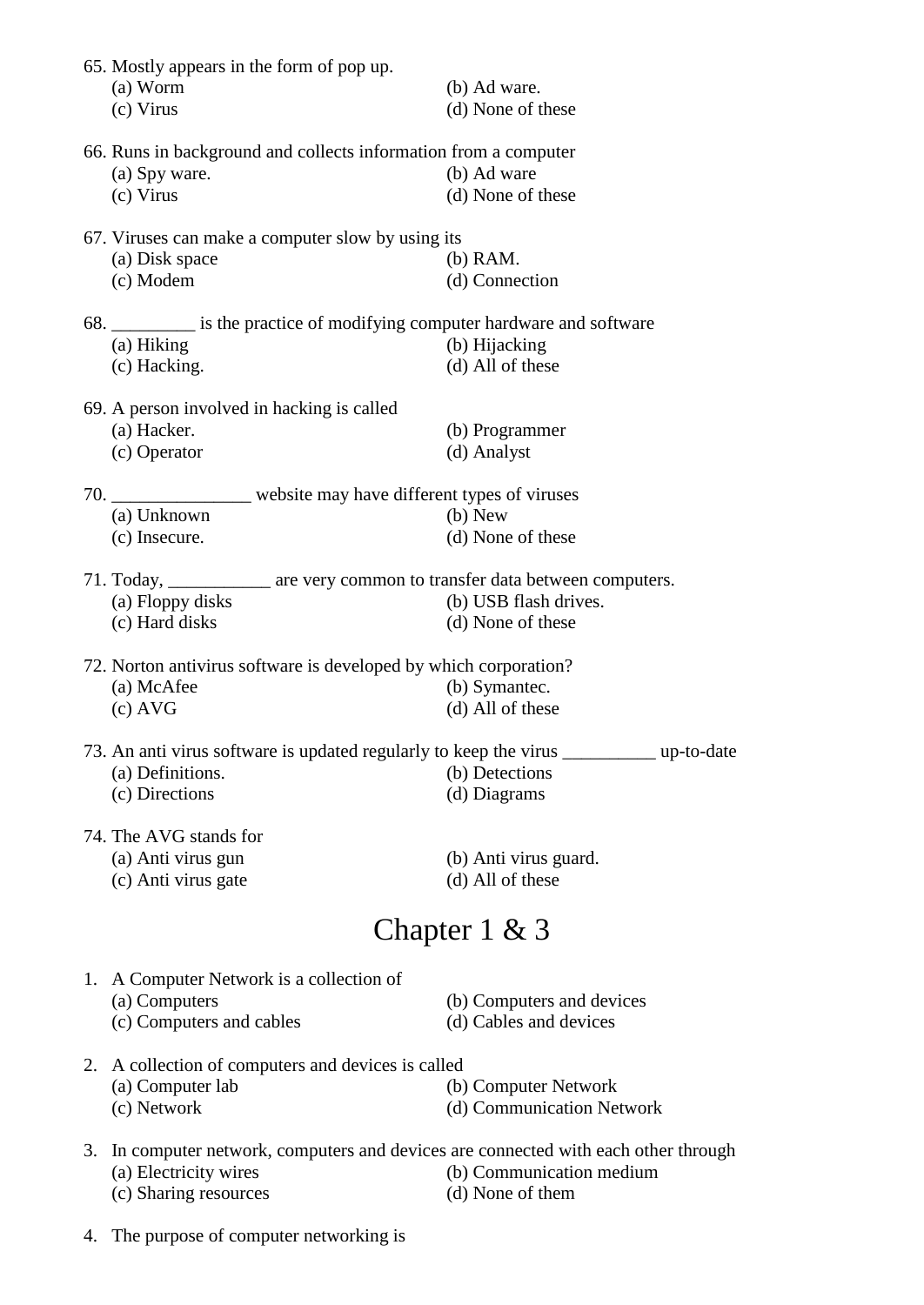|    | (a) Sharing resources<br>(c) Sharing data and resources                     | (b) Sharing data<br>(d) Sharing devices                                                          |
|----|-----------------------------------------------------------------------------|--------------------------------------------------------------------------------------------------|
| 5. | In computer network the device that is used for sending data is called      |                                                                                                  |
|    | (a) Receiving device                                                        | (b) Sending device                                                                               |
|    | (c) Communication medium                                                    | (d) Sending medium                                                                               |
|    | 6. In computer network the device that is used for receiving data is called |                                                                                                  |
|    | (a) Receiving device                                                        | (b) Sending device                                                                               |
|    | (c) Communication medium                                                    | (d) Receiving medium                                                                             |
| 7. | Twisted pair cable is an example of                                         |                                                                                                  |
|    | (a) Transmission medium                                                     | (b) Sending device                                                                               |
|    | (c) Receiving device                                                        | (d) Sharing device                                                                               |
| 8. | A WAN covers                                                                |                                                                                                  |
|    | (a) Small physical distance                                                 | (b) Large physical distance                                                                      |
|    | (c) A city                                                                  | $(d)$ A country                                                                                  |
| 9. | The Internet is a type of                                                   |                                                                                                  |
|    | $(a)$ LAN                                                                   | $(b)$ MAN                                                                                        |
|    | $(c)$ WAN                                                                   | (d) WLAN                                                                                         |
|    | 10. A WAN is geographically dispersed collection of                         |                                                                                                  |
|    | (a) Computers                                                               | $(b)$ LANs                                                                                       |
|    | (c) MANs                                                                    | (d) WLANs                                                                                        |
|    | 11. ATM is a type of                                                        |                                                                                                  |
|    | (a) WLAN                                                                    | $(b)$ MAN                                                                                        |
|    | $(c)$ LAN                                                                   | $(d)$ WAN                                                                                        |
|    | 12. A network that covers a city is called                                  |                                                                                                  |
|    | $(a)$ WAN                                                                   | (b) WLAN                                                                                         |
|    | $(c)$ MAN                                                                   | $(d)$ LAN                                                                                        |
|    | 13. Modem is an example of                                                  |                                                                                                  |
|    | (a) Monitoring device                                                       | (b) Communication device                                                                         |
|    | (c) Printing device                                                         | (d) Sending device                                                                               |
|    | 14. A device that connects our computer to Internet is called               |                                                                                                  |
|    | $(a)$ CPU                                                                   | (b) Keyboard                                                                                     |
|    | (c) Modem                                                                   | (d) VGA card                                                                                     |
|    | 15. To manage data in rows and columns which application is used?           |                                                                                                  |
|    | (a) MS Word                                                                 | (b) MS Power Point                                                                               |
|    | (c) MS Excel                                                                | (d) MS Access                                                                                    |
|    |                                                                             | 16. The program which is used to enter, analyze and calculate data for record keeping is called. |
|    | (a) Word processor                                                          | (b) Spreadsheet                                                                                  |
|    | (c) Language                                                                | (d) Package                                                                                      |
|    | 17. By default a workbook contains how many sheets.                         |                                                                                                  |
|    | (a) One                                                                     | $(b)$ two                                                                                        |
|    | (c) three                                                                   | $(d)$ four                                                                                       |
|    | 18. A single page on workbook is called.                                    |                                                                                                  |
|    | (a) Workbook                                                                | (b) Worksheet                                                                                    |
|    | $(c)$ cell                                                                  | $(d)$ row                                                                                        |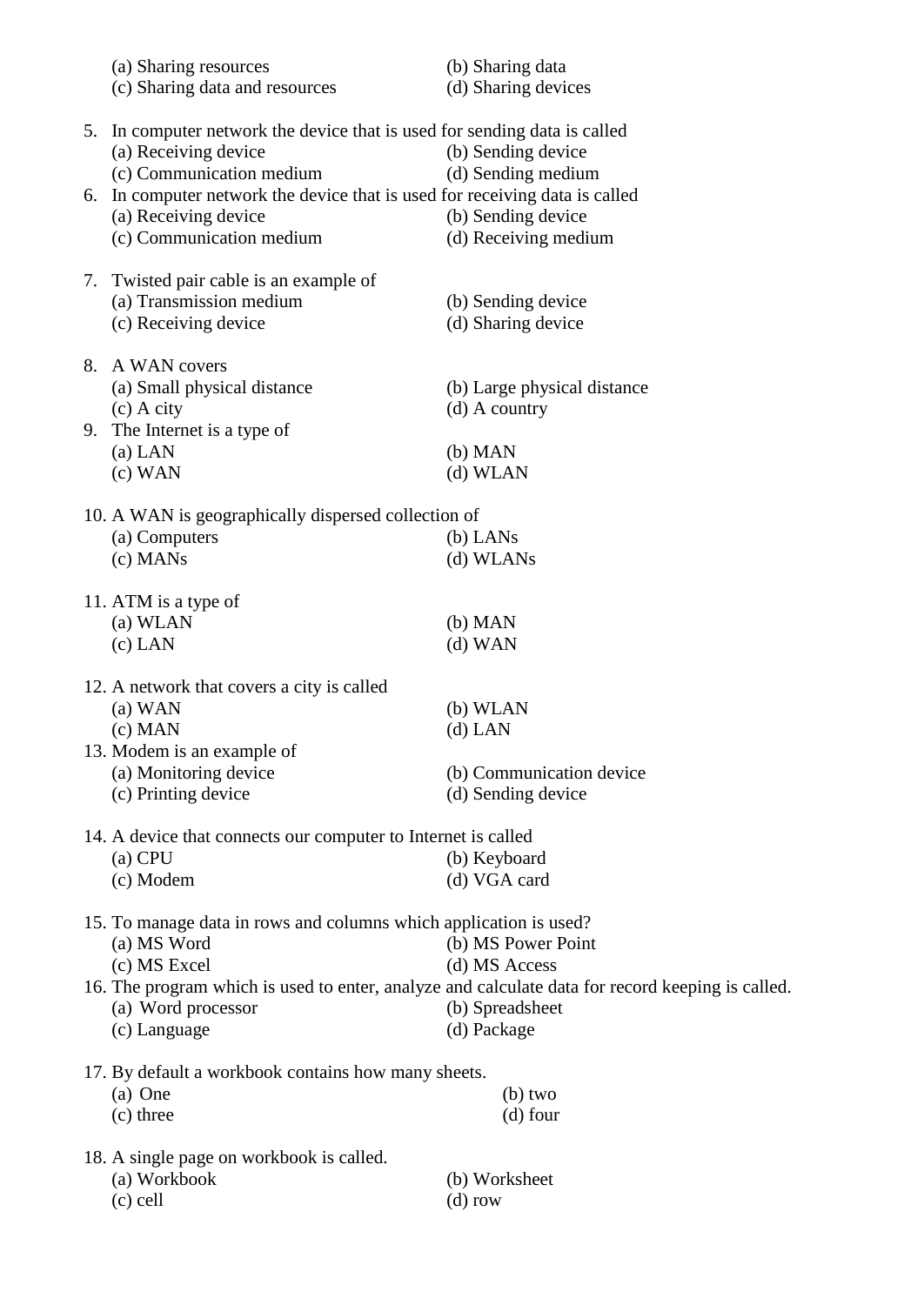| 19. The bar that shows the contents of active cell is called.<br>(a) Title bar<br>(c) Tool bar | (b) Menu bar<br>(d) formula bar                                                                         |  |  |
|------------------------------------------------------------------------------------------------|---------------------------------------------------------------------------------------------------------|--|--|
|                                                                                                |                                                                                                         |  |  |
| 20. The place which shows the reference of an active cell is called.                           |                                                                                                         |  |  |
| (a) Formula bar                                                                                | (b) active cell                                                                                         |  |  |
| (c) cell address                                                                               | $(d)$ name box                                                                                          |  |  |
|                                                                                                | 21. Each worksheet contains a tab at the bottom where the name of sheet displays those tabs are called. |  |  |
| (a) worksheet tabs                                                                             | (b) name tabs                                                                                           |  |  |
| (c) numbered tabs                                                                              | (d) working tabs                                                                                        |  |  |
| 22. All the cells arranged vertically in a sheet are known as                                  |                                                                                                         |  |  |
| (a) Row                                                                                        | (b) Column                                                                                              |  |  |
| (c) Active cells                                                                               | (d) Sheet cells                                                                                         |  |  |
| 23. The currently selected cell is called.                                                     |                                                                                                         |  |  |
| $(a)$ Cell                                                                                     | (b) Working cell                                                                                        |  |  |
| (c) Active cell                                                                                | (d) Inactive cell                                                                                       |  |  |
| 24. Entering, editing and formatting data is called.                                           |                                                                                                         |  |  |
| (a) Maneuvering data                                                                           | (b) Moving data                                                                                         |  |  |
| (c) Merging data                                                                               | (d) Manipulating data                                                                                   |  |  |
| 25. Use of fill handle to copy data and sequences across a range of cells is called.           |                                                                                                         |  |  |
| (a) Copying data                                                                               | (b) Deleting data                                                                                       |  |  |
| (c) Auto filling data                                                                          | (d) Auto merging data                                                                                   |  |  |
|                                                                                                |                                                                                                         |  |  |
| 26. An equation that performs a calculation using values in the worksheet is called.           |                                                                                                         |  |  |
| (a) an equation                                                                                | $(b)$ a sum                                                                                             |  |  |
| (c) a formula                                                                                  | (d) a solution                                                                                          |  |  |
|                                                                                                | 27. The bar at the top of the Excel window where the name of the workbook appears is called.            |  |  |
| (a) Formula bar                                                                                | (b) Menu bar                                                                                            |  |  |
| (c) Quick access toolbar                                                                       | (d) Title bar                                                                                           |  |  |
|                                                                                                |                                                                                                         |  |  |
|                                                                                                | Chapter $4 & 5$                                                                                         |  |  |

| i) We give to the computer as raw material is called ____________________. |                                    |                                                                                        |                          |  |  |
|----------------------------------------------------------------------------|------------------------------------|----------------------------------------------------------------------------------------|--------------------------|--|--|
| a)Output                                                                   | b)Data                             | $c)$ Input                                                                             | d)Process                |  |  |
|                                                                            |                                    |                                                                                        |                          |  |  |
|                                                                            | a)Techniques b)Ingredients c)Parts |                                                                                        | d) elements              |  |  |
|                                                                            |                                    | iii) Performing actions or operations on input data is called _______________________. |                          |  |  |
| a)Output                                                                   | b)Input                            | $c)$ Data                                                                              | d)Processing requirement |  |  |
| iv) Result obtained by processing input data is called ___________.        |                                    |                                                                                        |                          |  |  |
| a)Input                                                                    | b)Output                           | c)Process                                                                              | d)Data                   |  |  |
| v) Process of pictorial illustration for solving a problem is called.      |                                    |                                                                                        |                          |  |  |
| a)Algorithm                                                                | b)Flowchart                        | $c)$ Output                                                                            | d)Program                |  |  |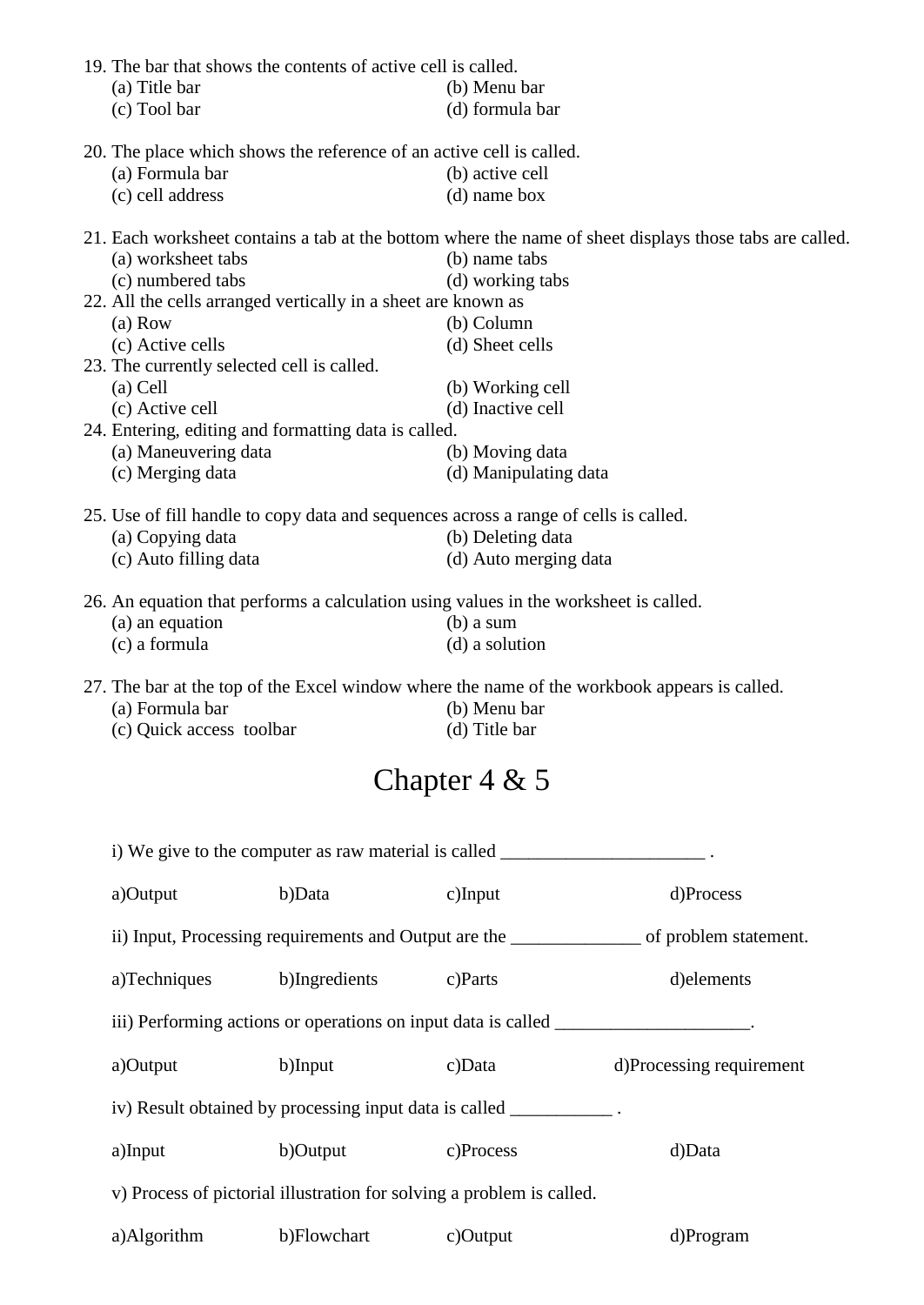| vi) Name the tool for analyzing processes.<br>a)BASIC                                     |                                               | b)Flowchart                               | c)Excel                                                                      | d)All of these                                                                                                    |  |
|-------------------------------------------------------------------------------------------|-----------------------------------------------|-------------------------------------------|------------------------------------------------------------------------------|-------------------------------------------------------------------------------------------------------------------|--|
| vii) The diagrammatic representation that gives step by step solution to a given problem. |                                               |                                           |                                                                              |                                                                                                                   |  |
| a)Flowchart                                                                               | b)Program                                     |                                           | c)Spread sheet                                                               | d)Input                                                                                                           |  |
| viii) Flowchart helps<br>a)                                                               | Shows the flow process in a sequential manner |                                           |                                                                              | In understanding the logic of problem. b) Gives the pictorial representation of the process c)<br>d) All of these |  |
| ix)<br>a)Start/stop                                                                       |                                               | this symbol is used for<br>b)input/output | c) processing                                                                | d)flow lines                                                                                                      |  |
| X)                                                                                        |                                               | this symbol is used for                   |                                                                              |                                                                                                                   |  |
| a)Start/stop                                                                              |                                               | b)input/output                            | c)processing                                                                 | d)Decision                                                                                                        |  |
| xi)                                                                                       |                                               | this symbol is used for                   |                                                                              |                                                                                                                   |  |
| a) start/stop                                                                             |                                               | b)input/output                            | c) processing                                                                | d) decision                                                                                                       |  |
| xii)                                                                                      |                                               | $\rightarrow$ these arrows are used for   |                                                                              |                                                                                                                   |  |
| a)start/stop                                                                              |                                               | b)showing flow                            | c) processing                                                                | d)input/output                                                                                                    |  |
| xiii) Technique to develop a program.                                                     |                                               |                                           |                                                                              |                                                                                                                   |  |
| a)Debugging                                                                               | b)Hacking                                     |                                           | c)Flowcharting                                                               | d)Programming                                                                                                     |  |
| xiv) A person who develops a program.                                                     |                                               |                                           |                                                                              |                                                                                                                   |  |
| a) programmerb) analyst                                                                   |                                               |                                           | c) manager<br>d) none                                                        |                                                                                                                   |  |
|                                                                                           |                                               |                                           | xv) Sequence of instructions given to computer to perform a particular task. |                                                                                                                   |  |
| a) flowchart                                                                              | b) program                                    |                                           | c) algorithm d) All of these                                                 |                                                                                                                   |  |
|                                                                                           |                                               |                                           | xvi) The language designed to develop a computer program.                    |                                                                                                                   |  |
| a) computer language                                                                      |                                               | b) English                                | c) Urdu                                                                      | d) ASCII                                                                                                          |  |
| xvii) Quantities whose value cannot be changed during program execution.                  |                                               |                                           |                                                                              |                                                                                                                   |  |
| a) Constants                                                                              | b) Variable                                   |                                           | c) Data                                                                      | d) Program                                                                                                        |  |
| xviii) Which is the constant in $A=10$                                                    |                                               |                                           |                                                                              |                                                                                                                   |  |
| $a)$ A                                                                                    | $b) =$                                        | c) $10$                                   | $d$ ) A=10                                                                   |                                                                                                                   |  |
| xix) Which is the constant in Name\$="Ali"                                                |                                               |                                           |                                                                              |                                                                                                                   |  |
| a) Ali                                                                                    | b) Name                                       | c) Name\$                                 | d) Name\$="Ali"                                                              |                                                                                                                   |  |